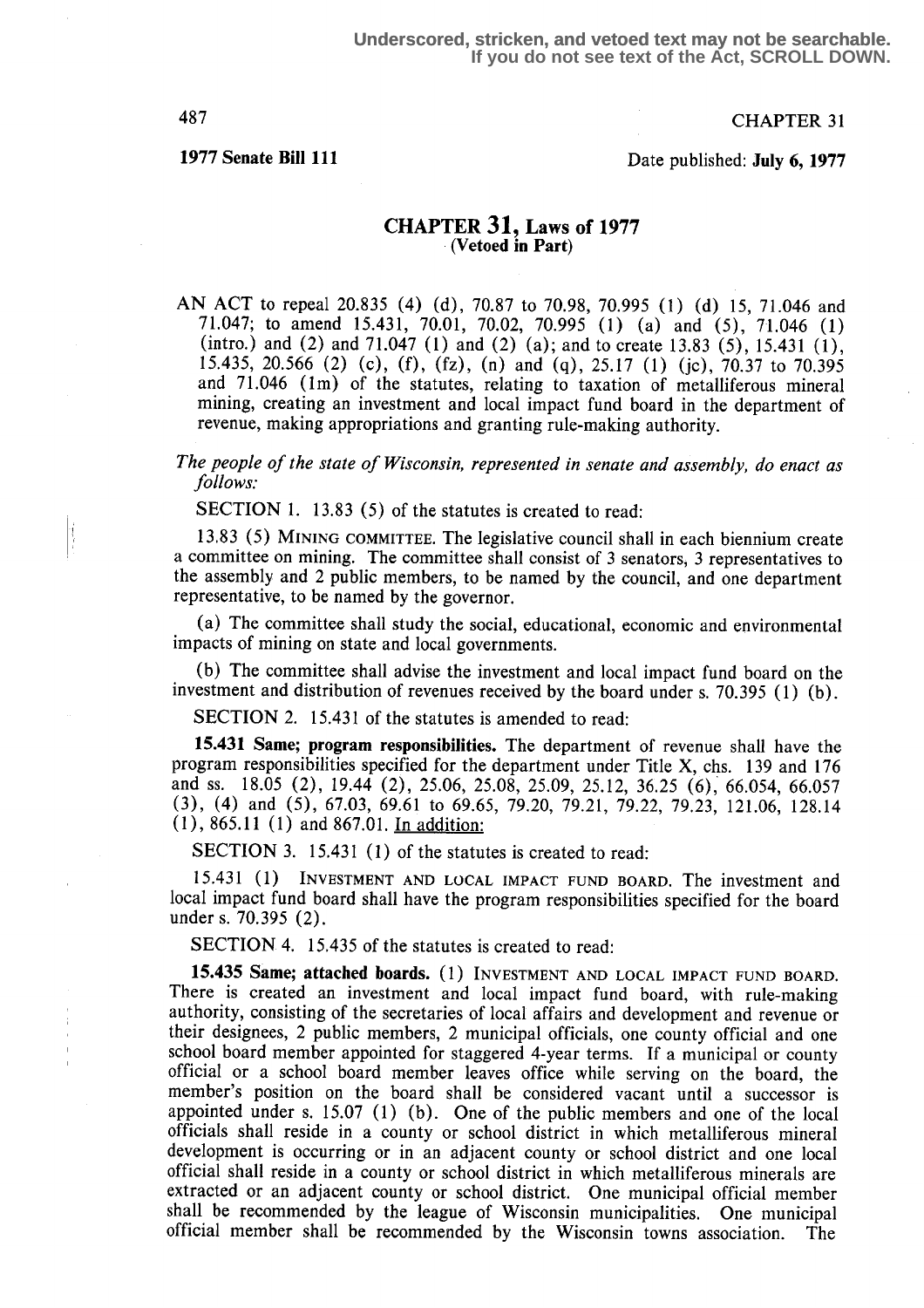school board member shall be recommended by the Wisconsin association of school boards. The county official member shall be recommended by the Wisconsin county boards association .

(2) The board shall be attached to the department of revenue under s . 15 .03 . An executive secretary shall be appointed to serve at the pleasure of the board. The executive secretary may request of any state agency such assistance as may be necessary for the board to fulfill the duties specified in s. 70.395 (2) . The board may request advice from the legislative council mining committee on any matter relating to the board's duties under s. 70.395 (2) . The board shall meet at least twice per year at a time and place determined by the chairperson.

SECTION 5. In the appropriate place in the schedule in section 20.005 of the statutes, insert the following amounts for the purposes indicated:

|     |      | 20.566 Revenue, department of                                             |       | 1977-78   | 1978-79 |
|-----|------|---------------------------------------------------------------------------|-------|-----------|---------|
| (2) | (c)  | STATE AND LOCAL FINANCE<br>Investment and local impact<br>fund supplement | GPR A | $-0-$     | $-0-$   |
|     | (f)  | Investment and local impact<br>fund administrative<br>expenses            | GPR A | 25,000    | 25,000  |
|     | (fz) | General fund loan to the<br>investment and local impact<br>fund board     | GPR C | 2,000,000 | $-0-$   |

SECTION 6. 20.566 (2) (c), (f), (fz), (n) and (q) of the statutes are created to read:

 $20.566$  (2) (c) Investment and local impact fund supplement. The amounts in the schedule to supplement par. (q) for the purposes of s. 70.395  $(2)$ .

(f) Investment and local impact fund administrative expenses. The amounts in the schedule for administrative expenses, travel, materials, staff salaries and other necessary expenses for the purposes of s. 70.395 (2) .

(fz) General fund loan to the investment and local impact fund board. As a continuing appropriation, the amounts in the schedule to be disbursed as a general fund loan to the investment and local impact board under s. 70.395 (2) at the discretion of the investment and local impact fund board whenever the unencumbered balances of the appropriations under pars. (c) and  $(q)$  are zero. Commencing 5 years after the effective date of this act (1977), the unencumbered balance of this appropriation shall lapse to the general fund and the investment and local impact fund board shall pay to the general fund from the investment and local impact fund an amount equal to the amount of the general fund loan made under this paragraph, or the unencumbered balance in the appropriation under par. (q), whichever is greater. If there are insufficient funds in the investment and local impact fund to repay in full the principal and interest on the general fund loan made under this paragraph on such date, interest of 3 % per year on the balance due shall accrue to the general fund. Commencing 5 years after the effective date of this act (1977), the board shall pay quarterly to the general fund any amounts in the investment and local impact fund or the balance due on the general fund loan made under this paragraph including interest, whichever is less, until the general fund loan made under this paragraph is repaid in full.

(n) As a continuing appropriation, all federal mining revenue received from the sales, bonuses, royalties and rentals of federal public lands within this state, to be distributed under s. 70.395 (3) .

(q) Investment and local impact fund. From the investment and local impact fund, all moneys received under s.  $70.395$  (1) (b) to be disbursed under s.  $70.395$  (2).

SECTION 7. 20.835 (4) (d) of the statutes is repealed.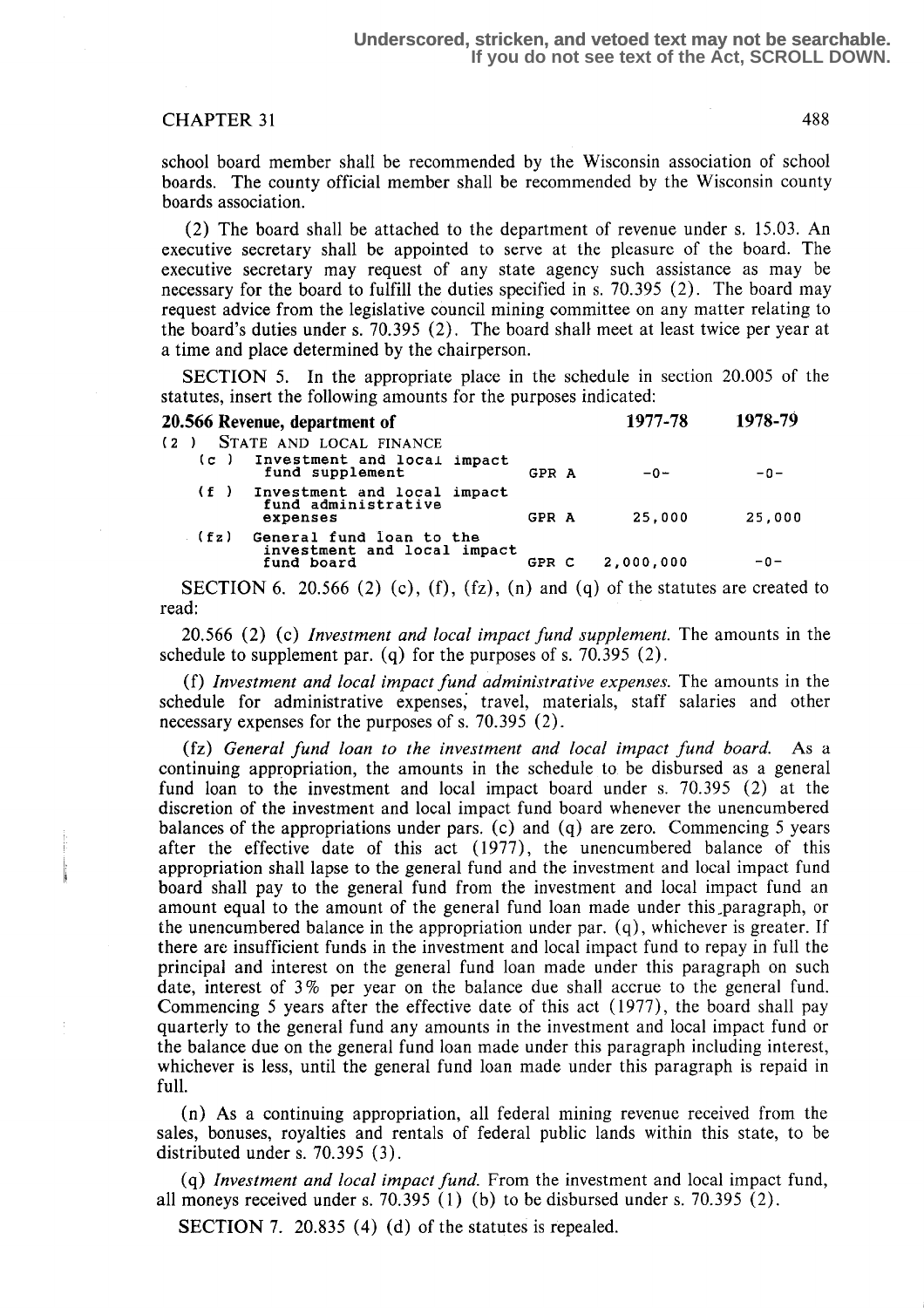SECTION 8. 25.17 (1) (jc) of the statutes is created to read:

25.17 (1) (jc) Investment and local impact fund  $(s. 70.395 (2) (b))$ .

SECTION 9. 70.01 and 70.02 of the statutes are amended to read:

70.01 General property taxes; upon whom levied. Taxes shall be levied, under this chapter, upon all general property in this state except as is exempted therefrom. Real estate taxes are deemed to be levied when the tax roll on which they are extended has been delivered to the local treasurer with  $\frac{1}{2}$  warrant for collection. When so levied such taxes shall be a lien upon the property against which they are assessed, superior to all other liens, effective as of May 1 in the year when levied, except in the case of special assessments of benefits for local improvements where the lien of such assessments shall be in force from the time as provided in s. 66.60 (15), and except that such special assessments in cities of the  $f$ irst  $1st$  class shall be in force as provided by the charter or general laws applicable to such cities. In this chapter, unless the context requires otherwise, references to "this chapter" shall not include ss. 70.91 70.37 to 70.98 70.395.

70.02 Definition of general property. General property is all the taxable real and personal property defined in ss. 70.03 and 70.04 except that which is taxed under ss. 70.91 70.37 to 70.98 70.395 and chs. 76 and 77. General property includes manufacturing property subject to s. 70.995, but assessment of such property shall be made according to s. 70.995.

SECTION 10. 70.37 to 70.395 of the statutes are created to read:

70.37 Net proceeds occupation tax on persons extracting metalliferous minerals in this state. (1) LEGISLATIVE FINDINGS. The legislature finds that:

(a) The existence has been announced of several economically significant ore bodies containing copper, zinc, lead, taconite and other metalliferous minerals in this state, including one of the largest zinc deposits in North America .

(b) Metalliferous minerals are valuable, irreplaceable natural resources which, once removed, are forever lost as an economic asset to the state.

(c) The activity of mining metalliferous minerals creates jobs, economic activity, tax revenues and other valuable benefits to the economy and residents of this state.

(d) The activity of mining metalliferous minerals creates additional costs to the state and municipalities for highways, sewers, schools and other improvements which are necessary to accommodate the development of a metalliferous mining industry.

(e) The activity of mining metalliferous minerals has a permanent and often damaging effect on the environment of the state.

(f) The activity of mining metalliferous minerals significantly alters the quality of life in communities directly affected by mining.

(g) As the size of a mining operation increases, the cost to the state and municipalities to support the operation increases, as does the damage to the environment. Furthermore, as the size of a mining operation increases, the person mining metalliferous minerals benefits from economies of scale in the mining operation.

(h) A graduated net proceeds occupational tax, by taxing profitability at rates which vary with the level of profitability, encourages important state goals, such as:

1. Gradual, continuous and complete extraction of metalliferous minerals.

2. Continued stable employment.

3. Taxation according to ability to pay.

الجهاب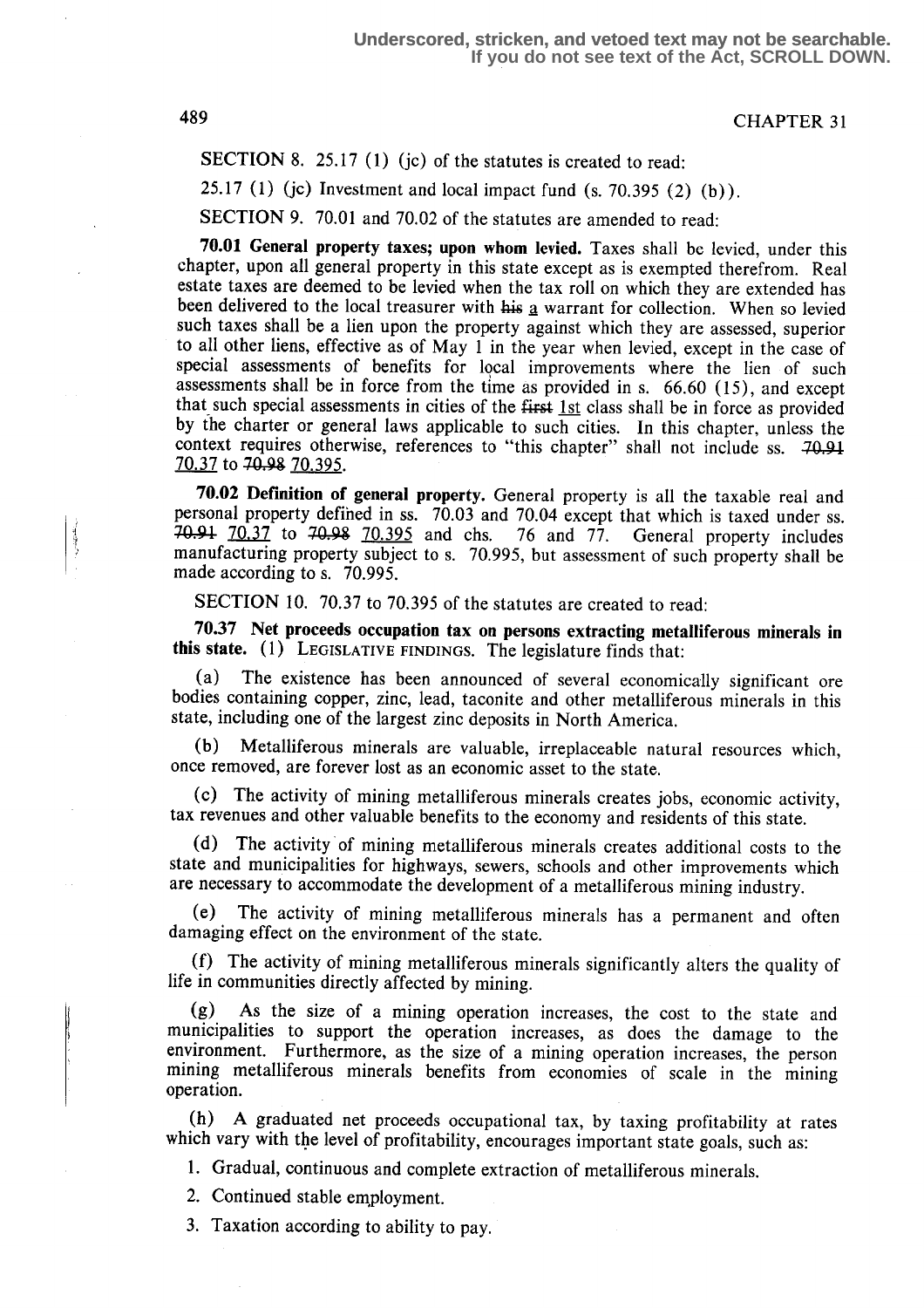4. Taxation based on the privileges enjoyed by persons mining metalliferous metallic minerals.

(i) Municipalities incur long-term economic costs as a result of metalliferous mineral mining after the mining operation shuts down. An impact fund, in which is deposited a portion of the tax revenues, should assure that moneys will be available to such municipalities for long- and short-term costs associated with social, educational, environmental and economic impacts of metalliferous mineral mining.

(2) LEGISLATIVE INTENT. It is the declared intent of the legislature to establish a net proceeds occupation tax on persons engaged in the activity of mining metalliferous minerals in this state. The tax is established in order that the state may derive a benefit from the extraction of irreplaceable metalliferous minerals and in order to compensate the state and municipalities for costs, past, present and future, incurred or to be incurred as a result of the loss of valuable irreplaceable metallic mineral resources.

70.375 Net proceeds occupation tax on mining of metallic minerals; computation. ( 1) DEFINITIONS. In SS. 70.37 t0 70.395:

(a) "Department" means the department of revenue.

(b) "Mining" or "mined" means all or part of the process involved in mining metalliferous minerals for commercial purposes, including extraction, agglomeration and beneficiation.

Vetoed (c) "Municipality" means any county, city, village, town, school district or in Part yocational recharged and adult education district.

(d) "Person" means a sole proprietorship, partnership, association or corporation and includes a lessee engaged in mining metalliferous minerals.

(e) "Secretary" means the secretary of revenue.

(2) TAX IMPOSED. (a) There is imposed upon persons engaged in mining metalliferous minerals in this state a net proceeds occupation tax effective on the date on which extraction begins to compensate the state and municipalities for the loss of valuable, irreplaceable metalliferous minerals. The amount of the tax shall be determined by applying the rates established under sub. (5) to the average of the net proceeds of the person for the preceding 3-year period. Any month in which there has been no production or in which production has been insignificant shall be omitted and the average shall be computed on those months in which there was production. The net proceeds of a person for each year shall be the difference between the gross proceeds, computed under sub. (3) for the year, and the deductions allowed under sub. (4) for the year.

(b) The secretary may promulgate any rules necessary to implement the tax under ss. 70.37 to 70.39 and 70.395 (1). Section 71.11 (4),  $(7m)$ , (8) and (20) to (22) applies to the administration of this section .

(3) COMPUTATION OF GROSS PROCEEDS. andounNeanzed From the sale of metalliferous Vetoed in Part

The gross proceeds of the person shall be computed by multiplying the production of recovered metalliferous mineral during the taxable year by the average price of that mineral for the taxable year. The average price shall be computed from the monthly prices published in the engineering and mining journal, as follows :

<sup>1</sup> . Taconite pellets, lower lake ports price.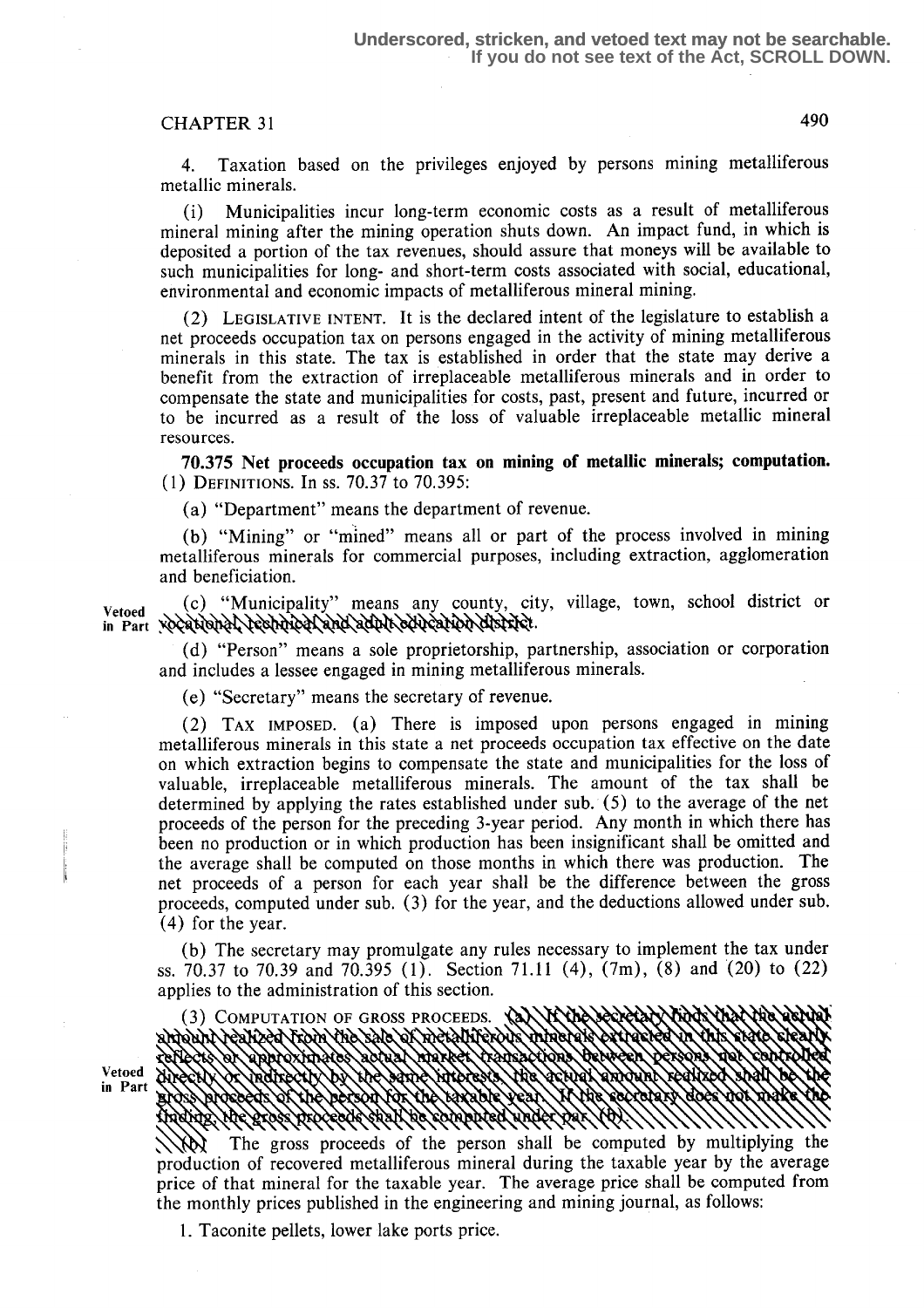2. Copper, United States producer price, F.O.B . refinery .

3. Lead, United States producer price.

4. Zinc, United States prime western price.

5. Silver, United' States producer price.

6. Gold, London final price.

7. Other metalliferous minerals or other forms of metalliferous minerals not including mineral aggregates such as stone, sand and gravel, at a price determined by the secretary, by rule, from a nationally known publication or other nationally known source listing prices of metalliferous minerals.

(4) DEDUCTIONS. There shall be allowed to persons subject to the tax under sub . (1) the following deductions:

(a) The actual and necessary expenses incurred during the taxable year for labor, tools, appliances and supplies used in mining metalliferous minerals, including the labor of the lessee and the lessee's employes and the amount expended by the lessee for tools, appliances and supplies used by the lessee in the mining operation. The personal labor of the lessee shall be computed at the prevailing wage rate.

(b) The actual and necessary expenses for transporting, milling, reducing, assaying and sampling the ore and for further processing required to obtain the product to which the published price applies.

(c) The actual and necessary expenses for administrative, appraising, accounting, legal, medical, engineering, clerical and technical services directly related to mining metalliferous minerals in this state, excluding salaries and expenses for corporate officers and for lobbying, as defined in s.  $13.62$  (1).

(d) The actual and necessary expenses directly related to the repair and maintenance of any machinery, mills, reduction works, buildings, structures, other necessary improvements, tools, appliances and supplies used in mining metalliferous minerals extracted in this state.

(e) General and personal property taxes levied in this state.

(f) Rents paid on personal property used in mining metalliferous minerals.

(g) The cost of relocating employes within this state.

(h) The cost of premiums for bonds required under s. 144.86.

(i) The cost of premiums for insurance on persons or tangible assets relating to mining metalliferous minerals.

(j) Losses from uninsured casualty losses and the sale of personal property used in mining metalliferous minerals.

(k) Depreciation and amortization over the expected life of the item by the straight-line method of the actual cost of the items listed in subds. 1 to 4, if necessary, and if used in connection with mining metalliferous minerals in this state. The items may be depreciated or amortized if they were purchased, constructed or incurred not more than 5 years prior to the date on which extraction begins.

1. Machinery, mills and reduction works.

2. Buildings, structures and other improvements.

<sup>3</sup> . Permit fees, license fees and any other fees for formal written authorization required by a department or instrumentality of the state.

4. Development of the mine after the date on which extraction begins.

(L) If metalliferous minerals were extracted at the mine 5 or more years prior to the effective date of this act (1977), royalties paid to owners of the mineral rights to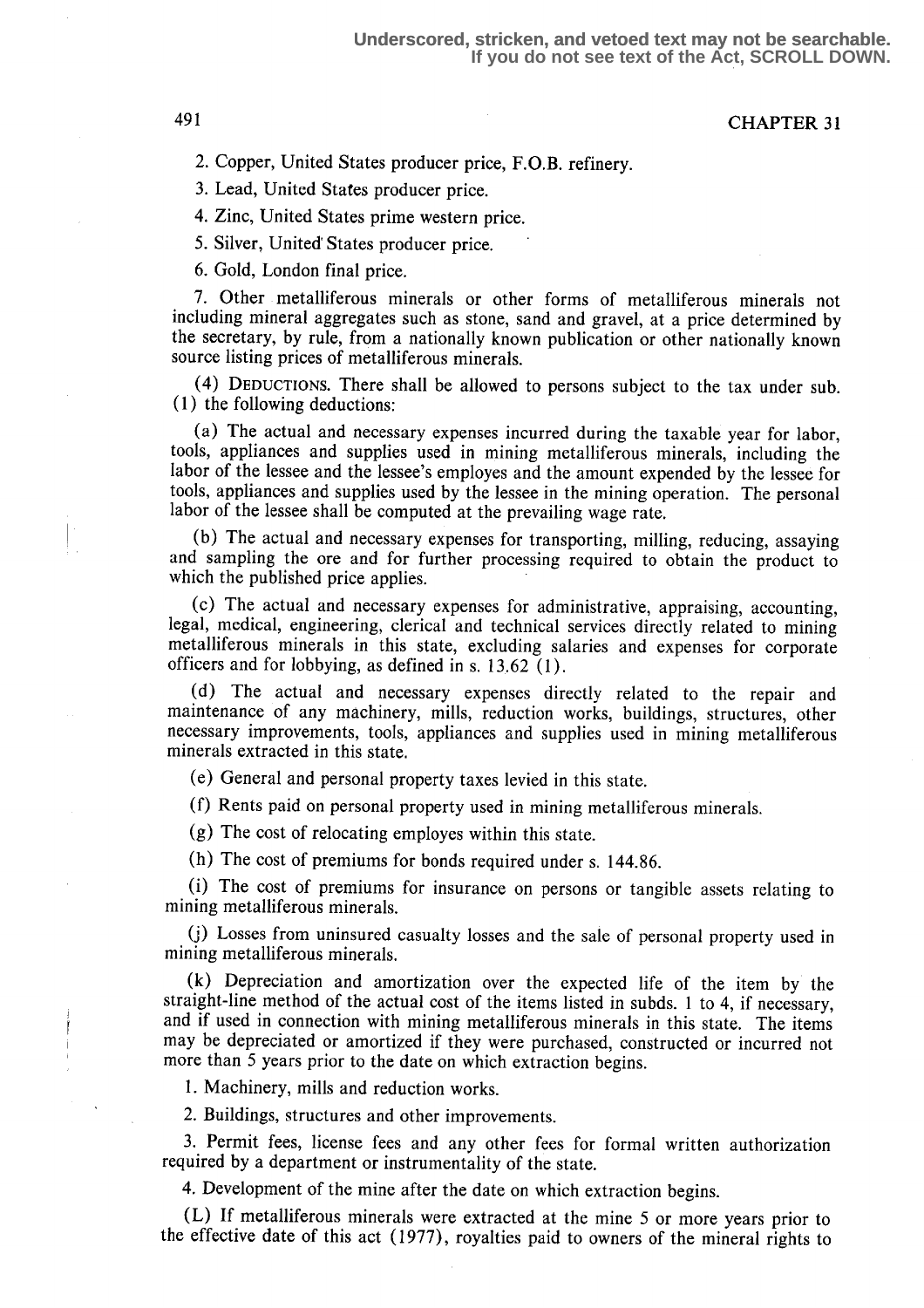the lands where the mine or an extension of the mine is located. In this paragraph, "mine" means an excavation in or at the earth's surface made for the purpose of extracting metalliferous minerals.

(5) RATES. The tax to be assessed, levied and collected upon the average of the net proceeds of the preceding 3 years of persons engaging in mining metalliferous minerals in this state shall be computed at the following rates:

(a) On the amount from \$100,001 to \$4,000,000  $\alpha$   $\alpha$ ,  $\alpha$  $\alpha$ 6% .

Vetoed<br>in Part

(b) On the amount from \$4,000,001 to \$8,000,000 of the text thereof the  $\frac{1}{2}$   $\frac{1}{2}$  to \$10,000,000,  $\frac{1}{2}$   $\frac{1}{2}$ **KYYQN** of 12% .

(d) On the amount from  $$10,000,001$  to  $$20,000,000$ , at a rate of  $16\%$ .

(e) On the amount from \$20,000,001 to \$30,000,000, at a rate of 18% .

(f) On the amount exceeding \$30,000,000, at a rate of  $20\%$ .

70.38 Reports, assessment notice, appeals, combined reporting. (1) REPORTS. On or before February 10, persons mining metalliferous minerals shall file with the department a report which sets forth the data required by the department to administer the tax under s. 70.375. The books and records of the person shall be open to inspection and examination to employes of the department designated by the secretary and to the state geologist.

(2) COMBINED REPORTING. (a) If the same person extracts metalliferous minerals from different sites in this state, the net proceeds of the person for each site shall be combined for the purposes of computing the amount of the tax under s. 70.375 (5) .

(b) For parent and subsidiary persons, if the parent and one or more subsidiaries, or if 2 or more subsidiaries of the same parent are extracting metalliferous minerals in this state, the net proceeds shall be combined for the purposes of computing the amount of the tax under s. 70.375 (5). Such persons shall be jointly liable for the tax under s. 70.375 on the combined net proceeds. The department may assess the under s.  $70.375$  on the combined net proceeds. combined net proceeds against any subsidiary or the parent.

(3) ASSESSMENT NOTICE. On April 25, the department shall notify the person by registered mail of the person's liability under s. 70.375.

(4) APPEALS. (a) Any person feeling aggrieved by the assessment notice shall, within 30 days after the receipt thereof, file with the department an abatement application setting forth the person's objections to the assessment. The person may request an informal conference with representatives of the department prior to June 15. The request shall be indicated in the abatement application. The secretary shall act on the application on or before June 20. The person shall pay the amount determined by the secretary pursuant to the secretary's action on the abatement application on or before June 30. If the person is aggrieved by the secretary's denial, in total or in part, of the abatement application the person may appeal to the tax appeals commission providing the appeal is filed with the commission on or before August 1. The commission shall hear the appeal before September 1, and shall decide the case before October 1. Any portion of the tax not admitted shall be refunded by the department to the person on or before November 30.

(b) Determinations of the tax appeals commission shall be subject to judicial review under ch. 227.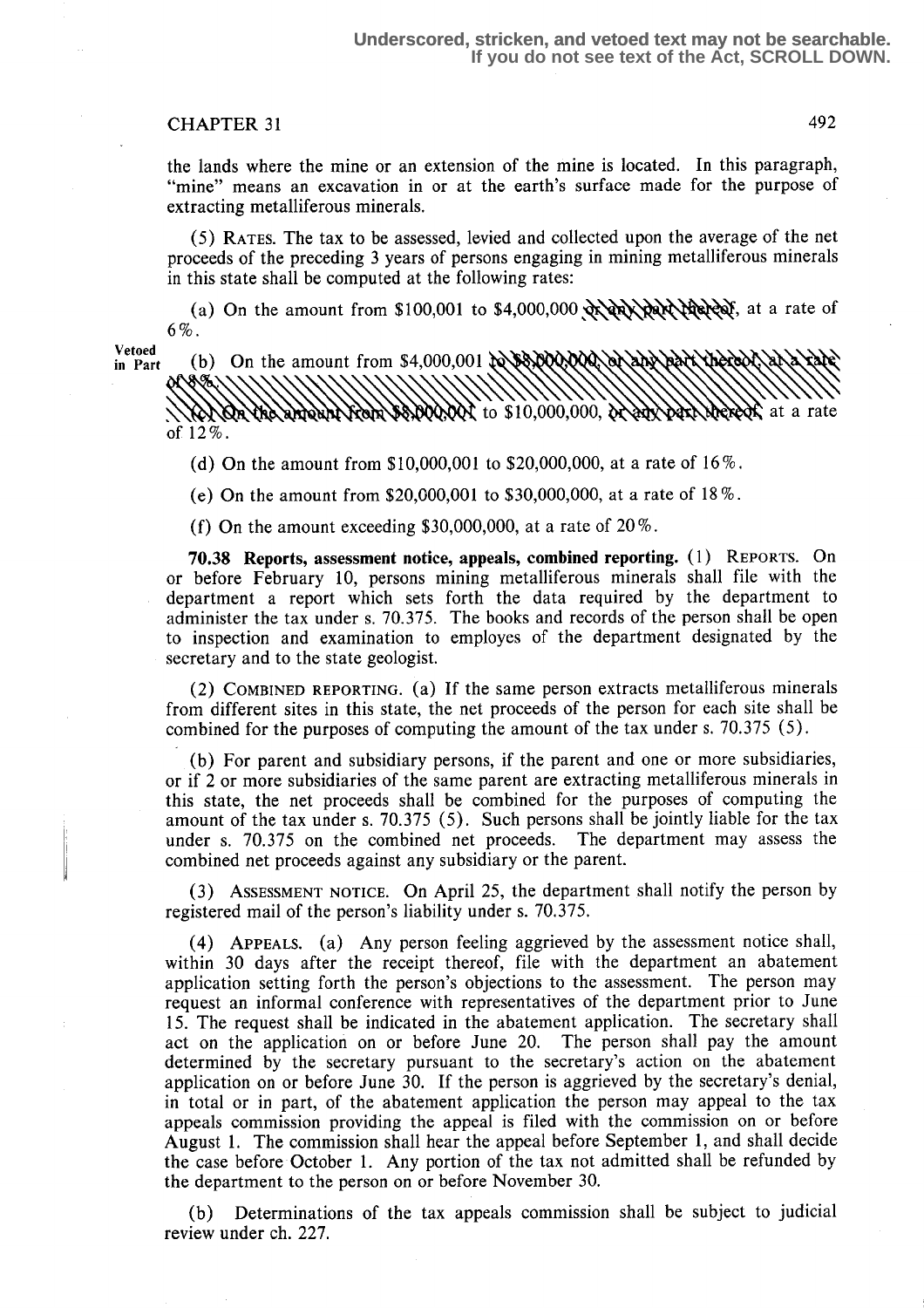**70.385** Collection of the tax.  $(1)$  All taxes as evidenced by the notice of tax liability dated April 25 shall be due and payable to the department on or before June 30, and shall be deposited by the department with the state treasurer.

(2) If a request from the person is filed with the department by February 10, the secretary may, upon a finding that extraordinary circumstances have prevented the sale of the preceding year's production, grant an extension of up to one year for the payment of the tax due and payable under sub. (1). The secretary shall notify the person by June 1 whether an extension has been granted. The secretary may obtain such additional information as is necessary to determine whether the extraordinary circumstances continue to exist prior to making a determination on the request.

70.39 Collection of delinquent tax. (1) Taxes due and unpaid on June 30 shall be deemed delinquent as of that date, and when delinquent shall be subject to a penalty of  $4\%$  of the tax and interest at the rate of 1.5% per month until paid. The parent shall be liable for any delinquent taxes of a subsidiary person. The department shall be liable for any delinquent taxes of a subsidiary person. The department shall immediately proceed to collect the tax due, penalty, interest and costs. For the immediately proceed to collect the tax due, penalty, interest and costs. purpose of collection the department or its duly authorized agent has the same powers as conferred by law upon the county treasurer, county clerk, sheriff and district attorney.

(2) Any part of an assessment which is contested before the tax appeals commission or the courts, which after hearing shall be ordered to be paid, shall be considered as a delinquent tax if unpaid on the 10th day following the date of the final order and shall be subject to the penalty and interest provisions under sub. (1) .

(3) After the tax becomes delinquent, the department shall issue a warrant to the sheriff of any county of the state in which the metalliferous mineral property is located in total or in part. The warrant shall command the sheriff to levy upon and sell sufficient of the person's metalliferous mineral property found within the sheriff's county, to pay the tax with the penalties, interest and costs, and to proceed in the same manner as upon an execution against property issued out of a court of record, and to return the warrant to the department and pay to it the money collected, or the part thereof as may be necessary to pay the tax, penalties, interest and costs, within 60 days after the receipt of the warrant, and deliver the balance, if any, after deduction of lawful charges to the person.

(4) Within 5 days after the receipt of the warrant the sheriff shall file a copy of it with the clerk of the circuit court of the county, unless the person makes satisfactory arrangements for payment with the department, in which case, the sheriff shall, at the direction of the department, return the warrant to it . The clerk shall docket the warrant as a delinquent income tax warrant is docketed under s. 806.11. The clerk shall accept, file and docket the warrant without prepayment of any fee, but shall submit a statement of the proper fees within 30 days to the department of revenue. The fees shall be paid by the state treasurer upon audit by the department of administration on the certificate of the secretary of revenue and shall be charged to the proper appropriation for the department of revenue. The sheriff shall be entitled to the same fees for executing upon the warrant as upon an execution against property issued out of a court of record, to be collected in the same manner. Upon the sale of any real estate the sheriff shall execute a deed of the real estate, and the person may redeem the real estate as from a sale under an execution against property upon a judgment of a court of record. No public official may demand prepayment of any fee for the performance of any official act required in carrying out this section.

70.395 Distribution and apportionment of tax. (1) DISTRIBUTION. Fifteen days after the collection of the tax under ss. 70.38 to 70.39, the department of administration, upon certification of the department of revenue, shall transfer the amount collected as follows: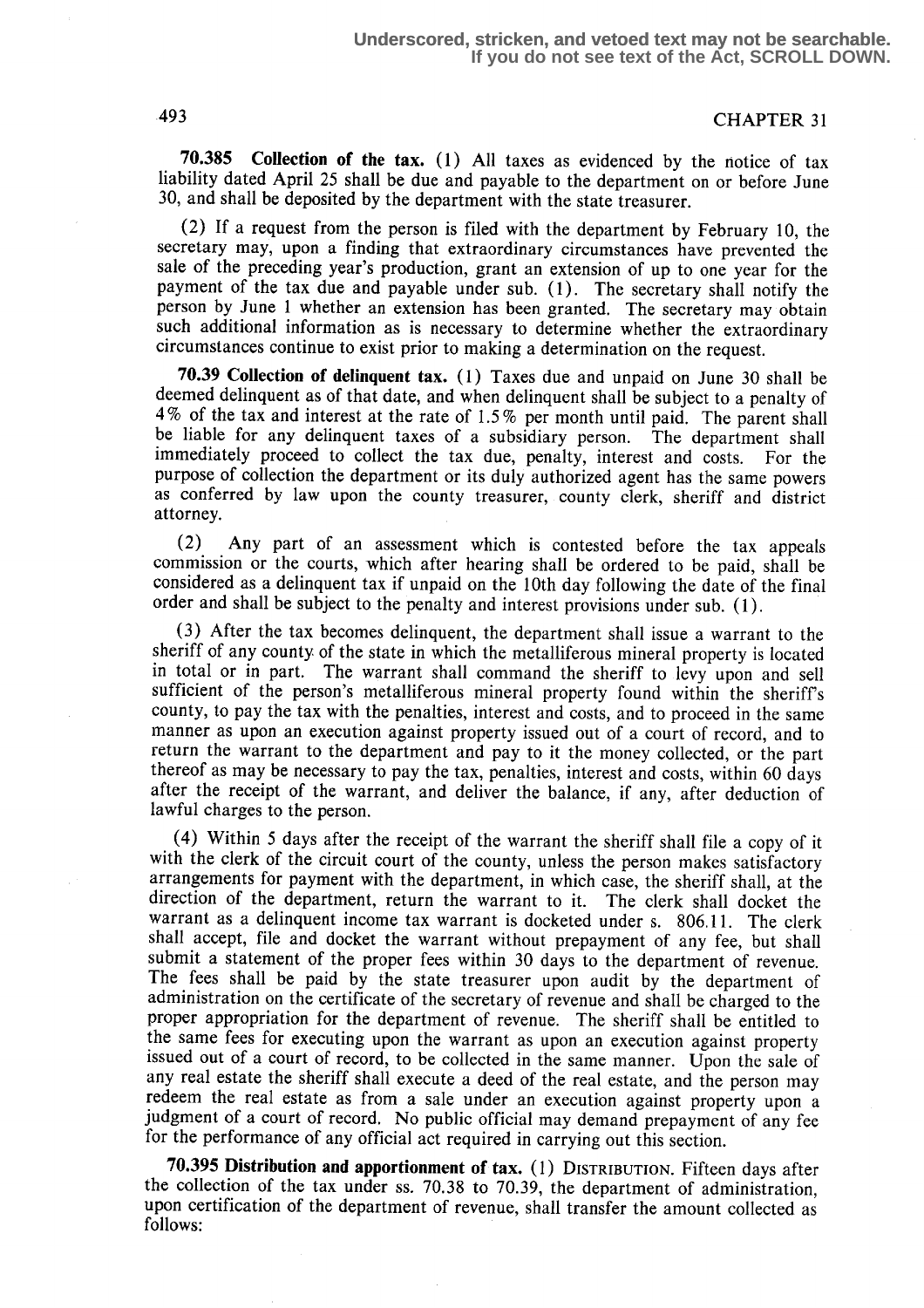(a) Fifty percent to the general fund.

(b) Fifty percent to the investment and local impact fund.

(2) INVESTMENT AND LOCAL IMPACT FUND. (a) It is the intent of the legislature that the investment and local impact fund be used exclusively to provide funds to municipalities for costs associated with social, educational, environmental and economic impacts of metalliferous mineral mining incurred prior to, during and after the extraction of metalliferous minerals, including the impacts of metalliferous mineral mining occurring prior to the effective date of this act (1977) . The fund may not be used to compensate counties, towns, cities and villages for the costs of mine reclamation for which the person mining the metalliferous minerals is liable under s. 144.91 (2) .

(b) There is created an investment and local impact fund under the jurisdiction and management of the investment and local impact fund board, as created under s. 15 .435 .

(c) The board shall, according to procedures established by rule:

<sup>1</sup> . Certify to the department of administration the amount of funds to be distributed to municipalities under pars. (d) to  $(g)$ .

2. Determine the amount which is not distributed under subd. 1 which shall be invested under s.  $25.17(1)(c)$ .

(d) Annually, on the first Monday in December, from the fund, the department of administration shall distribute, upon certification of the board:

1. To each county in which metalliferous minerals are extracted,  $20\%$  of the tax collected under ss. 70.38 to 70.39 from persons extracting metalliferous minerals in the county, or \$300,000, whichever is less.

2. To each city, town or village in which metalliferous minerals are extracted,  $10\%$ of the tax collected under ss . 70.38 to 70.39 from persons extracting metalliferous minerals in the city, town or village, or \$75,000, whichever is less.

goyyoxyusy ANARISIDANA

(e) If the appropriations under s. 20.566 (2) (c) and (q) in any one year are insufficient to pay the full amount under par.  $(d)$ , payments shall be prorated among the counties and municipalities entitled thereto.

(f) A school district may apply to the board for payments from the fund in an amount equal to the school district's nonshared costs. If the board finds that the school district has incurred costs attributable to enrollment resulting from the development and operation of metalliferous mineral mining and if the board and the school board of the school district reach an agreement on a payment schedule, the board shall certify to the department of administration for payment to the school district an amount equal to all or part of the nonshared costs of the school district in the year in which the initial agreement was reached. The board and the school district may, by mutual consent, modify the provisions of the agreement at any time. The payment shall be considered a nondeductible receipt for the purposes of  $s$ , 121.07 (6). In this considered a nondeductible receipt for the purposes of s.  $121.07$  (6). paragraph, "nonshared costs" means the amount of the school district's principal and interest payments on long-term indebtedness and annual capital outlay for the current school year, which is not shared under s.  $121.07(6)$  (a) or other nonshared costs and

Vetoed in Part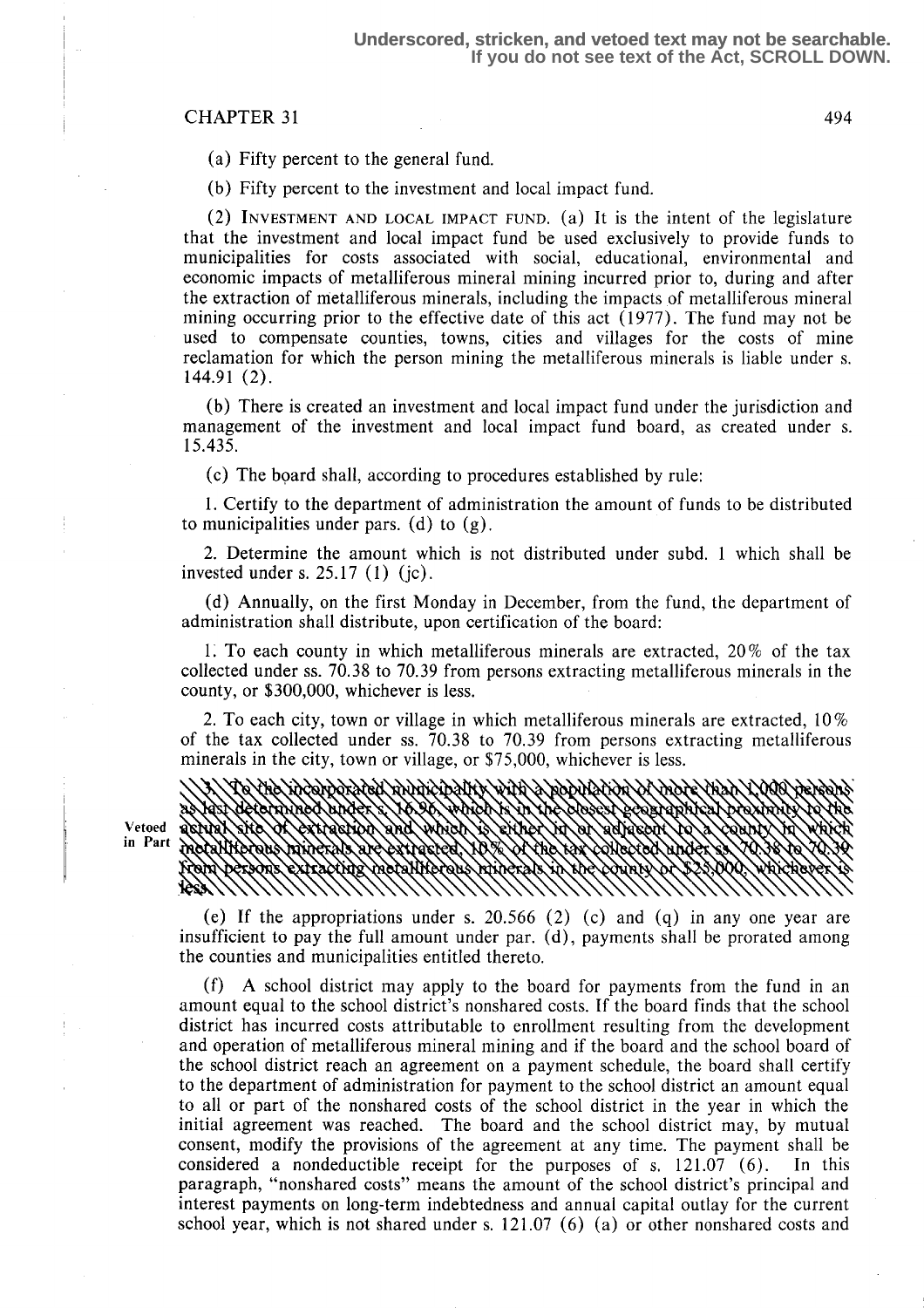which is attributable to enrollment increases resulting from the development of metalliferous mineral mining operations.

(g) The board may distribute the revenues received under sub. (1) (b) or proceeds thereof in accordance with par. (h) for the following purposes, as the board determines necessary:

<sup>1</sup> . Protective services, such as police and fire services associated with the construction and operation of the mining facility.

2. Highways, as defined in s. 990.01 (12), repaired or constructed as a consequence of the construction and operation of the mining facility .

3. Studies and projects for local development.

4. Monitoring the effects of the mining operation on the environment.

5. Extraordinary community facilities and services provided as a result of mining activity.

6. Legal counsel and technical consultants to represent and assist municipalities appearing before state agencies on matters relating to metalliferous mineral mining.

7. Other expenses associated with the construction and operation of the mining facility.

8. The preparation of areawide community service plans for municipalities applying for funds under par. (h) which identify social, economic, educational and environmental impacts associated with mining and set forth a plan for minimizing the impacts.

9. Provision of educational services in a school district  $\frac{1}{2}$  Ware Englished Vestion Is versed in Part 2004

10. Expenses attributable to a permanent or temporary closing of a mine including the cost of providing retraining and other educational programs designed to assist displaced workers in finding new employment opportunities and the cost of operating any job placement referral programs connected with the curtailment of mining operations in any area of this state.

(h) Distribution under par.  $(g)$  shall be as follows:

<sup>1</sup> . Distribution shall first be made to those municipalities in which metalliferous minerals are extracted or were extracted within 3 years previous to December 31 of the current year, or in which a permit has been issued under s. 144.85 to commence mining;

2. Distribution shall next be made to those municipalities adjacent to municipalities in which metalliferous minerals are extracted or were extracted more than 3 years, but less than 7 years previous to December 31 of the current year;

3. Distribution shall next be made to those municipalities which are not adjacent to municipalities in which metalliferous minerals are extracted and in which metalliferous minerals are not extracted.

(3) FEDERAL REVENUE DISTRIBUTION . The investment and local impact fund board shall distribute federal mining revenue received by the state from the sales, bonuses, royalties and rentals of federal public lands located within the state. The distribution of such federal revenues by the board shall give priority to those municipalities socially or economically impacted by mining on such federal lands and shall be used for planning, construction and maintenance of public facilities or provision of public services.

SPECIAL SCHOOL DISTRICT DISTRIBUTION . Within 15 days after transfer of the amount of net proceeds tax revenues collected under sub. (1) (b), the department of

j.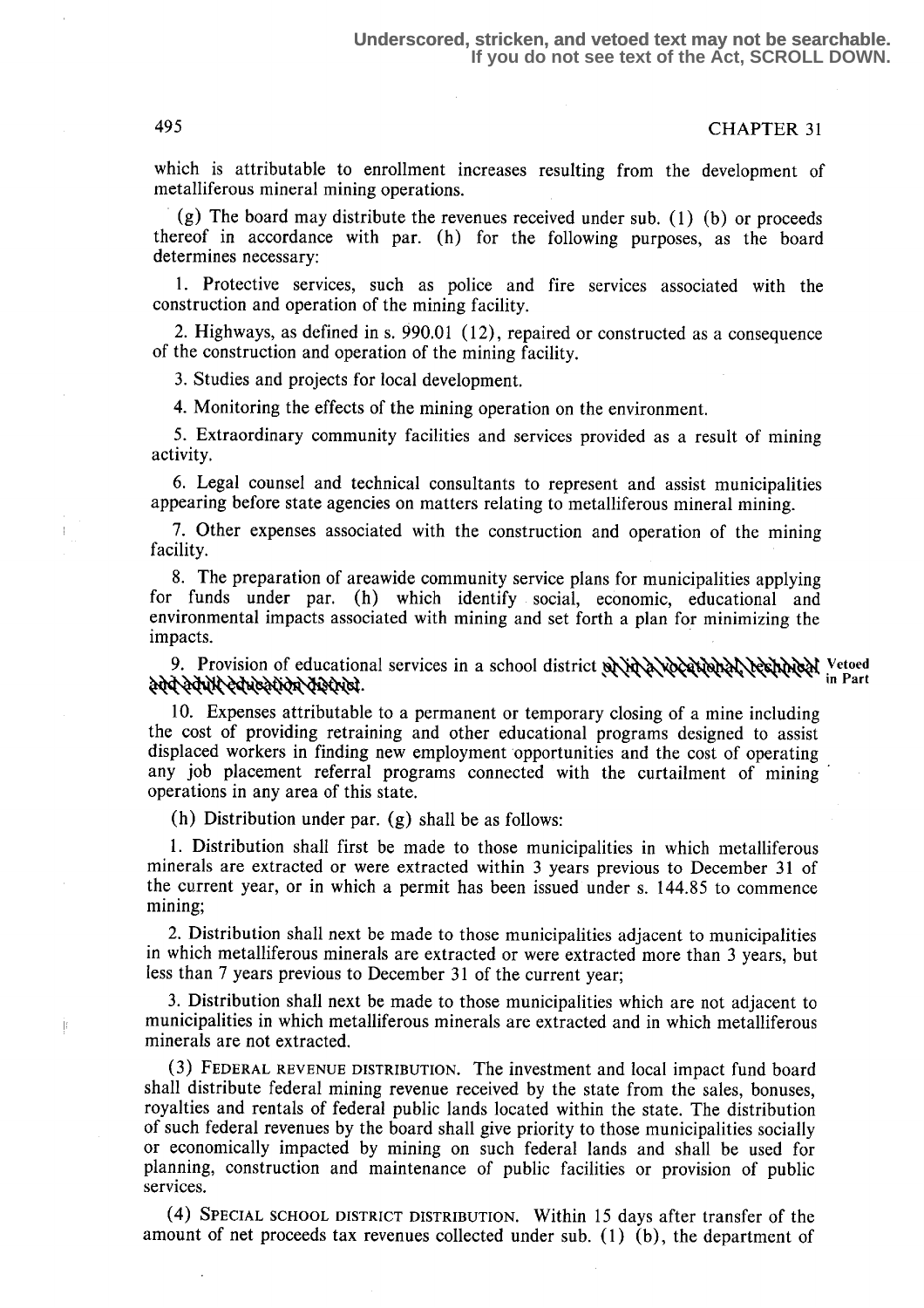administration shall distribute from the fund, upon certification of the board, to school districts which received a payment under s. 70.97 (1) (d), 1975 stats., in 1976:

- (a) \$50,000 for the 1977-78 school year.
- (b) \$40,000 for the 1978-79 school year.
- (c) \$30,000 for the 1979-80 school year.
- (d) \$20,000 for the 1980-81 school year.
- (e) \$10,000 for the 1981-82 school year.

SECTION 11. 70.87 to 70.98 of the statutes are repealed.

SECTION 12. 70.995 (1) (a) and (5) of the statutes are amended to read:

70.995 (1) (a) In this section "manufacturing property" includes all lands, buildings, structures and other real property used or, if vacant, designed for use in manufacturing, assembling, processing, fabricating, making or milling tangible personal property for profit. Manufacturing property also includes warehouses, storage facilities and office structures when the predominant use of such the warehouses, storage facilities or offices is in support of the manufacturing property, and all personal property owned or used by any person engaged in this state in any of the activities mentioned, and used in such the activity, including raw materials, supplies, machinery, equipment, work in process and finished inventory when located at the site of such the activity. Establishments engaged in assembling component parts of manufactured products are considered manufacturing establishments if the new product is neither a structure nor other fixed improvement. Materials processed by a manufacturing establishment include products of agriculture, forestry, fishing, mining and quarrying. For the purposes of this section, establishments engaged which engage in the production of copper-bearing ores and copper concentrates mining metalliferous<br>minerals are considered manufacturing establishments m the production of copper counting eres and copper con-

(5) Commencing January l, 1974, and annually thereafter, the department of revenue shall assess all property of manufacturing establishments included under subs . (1) and (2) as of the close of May 1 of each year. In assessing lands from which metalliferous minerals are being extracted and valued for purposes of the tax on copper-production under s.  $70.87$   $70.375$ , the value of the <u>metalliferous</u> mineral content of such lands shall be excluded. The taxes imposed by s. 70.87 shall be in lieu

SECTION 13. 70.995 (1) (d) 15 of the statutes is repealed.

SECTION 14. 71.046 (1) (intro.) of the statutes is amended to read:

71.046 (1) (intro.) Beginning with the calendar year 1947 or corresponding fiscal year, in addition to other deductions allowed by s. 71.04 In lieu of depletion based on cost, there shall be allowed mines, which have a gross income from sales of ore or ore products in calendar year 1976 or the corresponding fiscal year of at least \$100.000, and which are owned by corporations producing ores of lead, zinc, copper or other metals except iron, but including sulphur and iron resulting from the processing of lead, zinc, copper or other metals except iron, or mills finishing the products of such mines for the smelter, or smelters located in Wisconsin processing the products of such the lead, zinc, copper or other metal mines, except iron mines, or mills the following allowance for depletion:

SECTION 15. 71.046 (1m) of the statutes is created to read:

71 .046 (lm) For taxes paid for calendar year 1977 or the corresponding fiscal year, a depletion allowance shall be allowed as a deduction which is 90% of the amount computed under sub. (1). The percent of the amount computed under sub. (1) which shall be allowed as a deduction shall be reduced 10 percentage points each year for the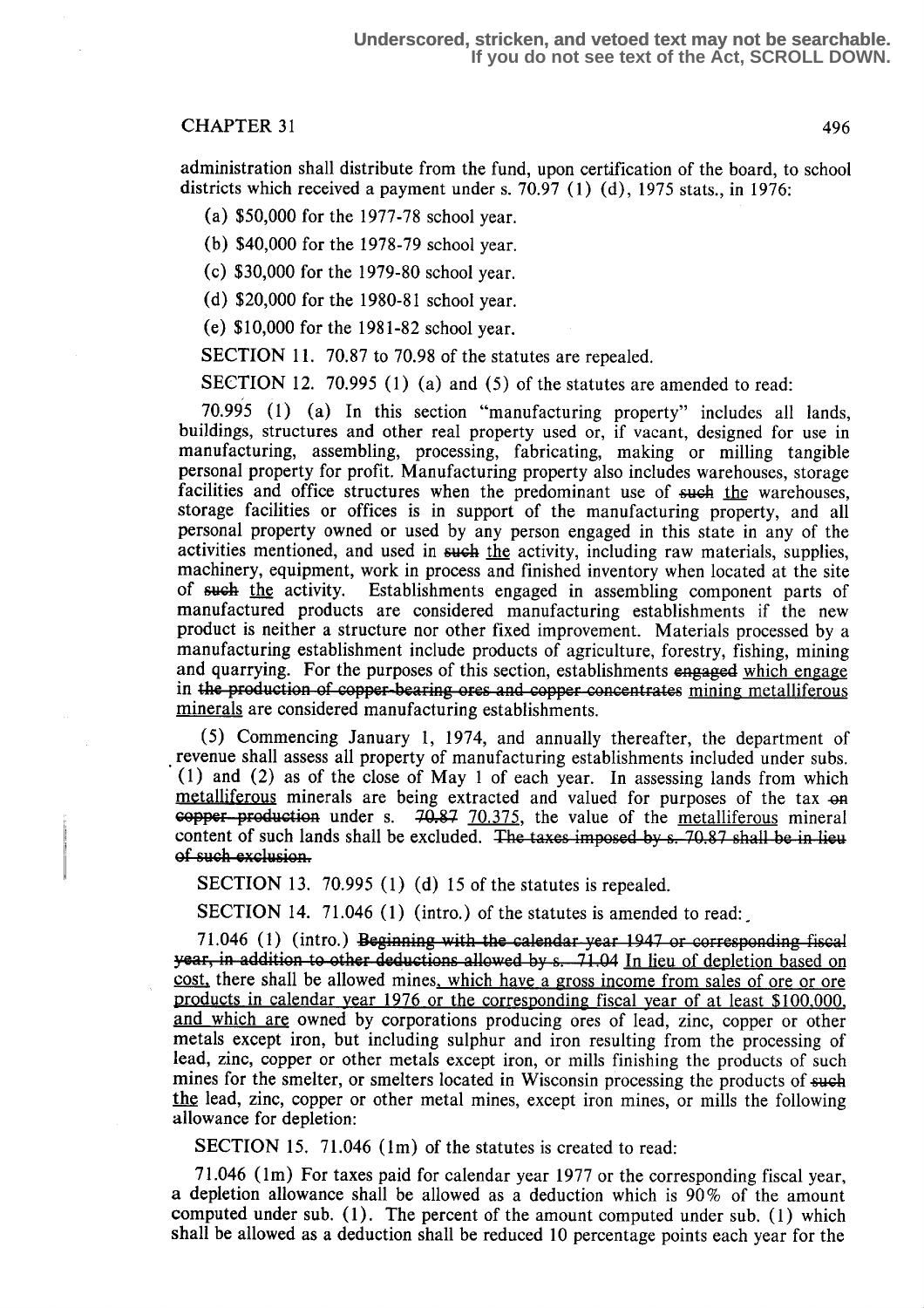9 succeeding years after calendar year 1977 or the corresponding fiscal year until the amount deducted shall be zero.

SECTION 16. 71.046 (2) of the statutes is amended to read:

71.046 (2) In no case shall the depletion allowance provided in subsection sub.  $(1)$ for taxes raid for calendar year 1977 or the corresponding fiscal year be in excess of 50 per cent  $45\%$  of net income as computed under this chapter without the benefit of the depletion allowance provided by this section. The maximum percentage of net income allowed as a depletion allowance under this section shall be reduced 5 percentage points each year for the 9 succeeding years after calendar year 1977 or the corresponding fiscal year until the maximum percentage of net income allowed as a deduction shall be zero.

SECTION 17. 71.047 (1) and (2) (a) of the statutes are amended to read:

71.047 (1)  $(a)$  Corporations engaged in having a gross income of at least \$100,000 in calendar year 1976 or the corresponding fiscal year from the mining of low-grade iron ore in this state shall be allowed may deduct, in lieu of depletion based upon cost of such ore, percentage depletion in the amount of 15 % of the gross income from mining of such loW-grade iron ore after first deducting from such gross income all sums paid for rents or royalties, but such. For taxes paid for calendar year 1977 or the corresponding fiscal year, a depletion allowance shall be allowed as a deduction which is 90% of the amount of depletion allowance for 1976. The amount commuted under this paragraph which shall be allowed as a deduction shall be reduced 10 percentage points each year for the 9 succeeding years after calendar 1977 or the corresponding fiscal year until the amount deducted shall be zero.

 $(b)$  For taxes paid for calendar year 1977 or the corresponding fiscal year, the allowance provided in par. (a) shall not exceed  $50\%$  45% of the taxpayer's taxable income from such mining computed under this chapter without the allowance for depletion provided by this section. In no event shall such allowance for depletion be<br>less than the amount allowable under s. 71.04. The maximum percentage of net depletion provided by this section. In no event shall such allowance for depletion be<br>less than the amount allowable under s. 71.04. The maximum percentage of net<br>income allowed as a depletion allowance under this paragrap percentage points each year for the 9 succeeding years after calendar year 1977 or the corresponding fiscal year until the maximum percentage of net income allowed as a deduction shall be zero.

(2) (a) "Low-grade iron ore" means such ore as defined in s. 70.93 (1),  $1975$ stats.

SECTION 18. 71.046 and 71.047 of the statutes are repealed.

SECTION 19. Initial appointments, investment and local impact fund board. The municipal, county and school board members of the investment and local impact board, created by this act, shall serve initial appointments, as follows: The county official member and one public member shall be appointed for 4-year terms, one municipal official member shall be appointed for a 3-year term, one municipal official member and one public member shall be appointed for 2-year terms and the school board member shall be appointed for a one-year term.

SECTION 20. Smelting study. The legislative council mining committee shall study the environmental and economic effects of smelting of metallic minerals in this state. The committee shall report its findings and recommendations to the 1979 legislature.

SECTION 21. 1977 mining taxes. For computing the net proceeds tax on persons extracting metalliferous minerals in this state in 1977, only the net proceeds for the years after 1976 shall be included in the computation of the net proceeds tax under the act. The net proceeds tax shall be paid on all net proceeds for the 1977 calendar year. No tax shall be paid for 1977 under section 70.91 of the statutes, as repealed by the act.

K